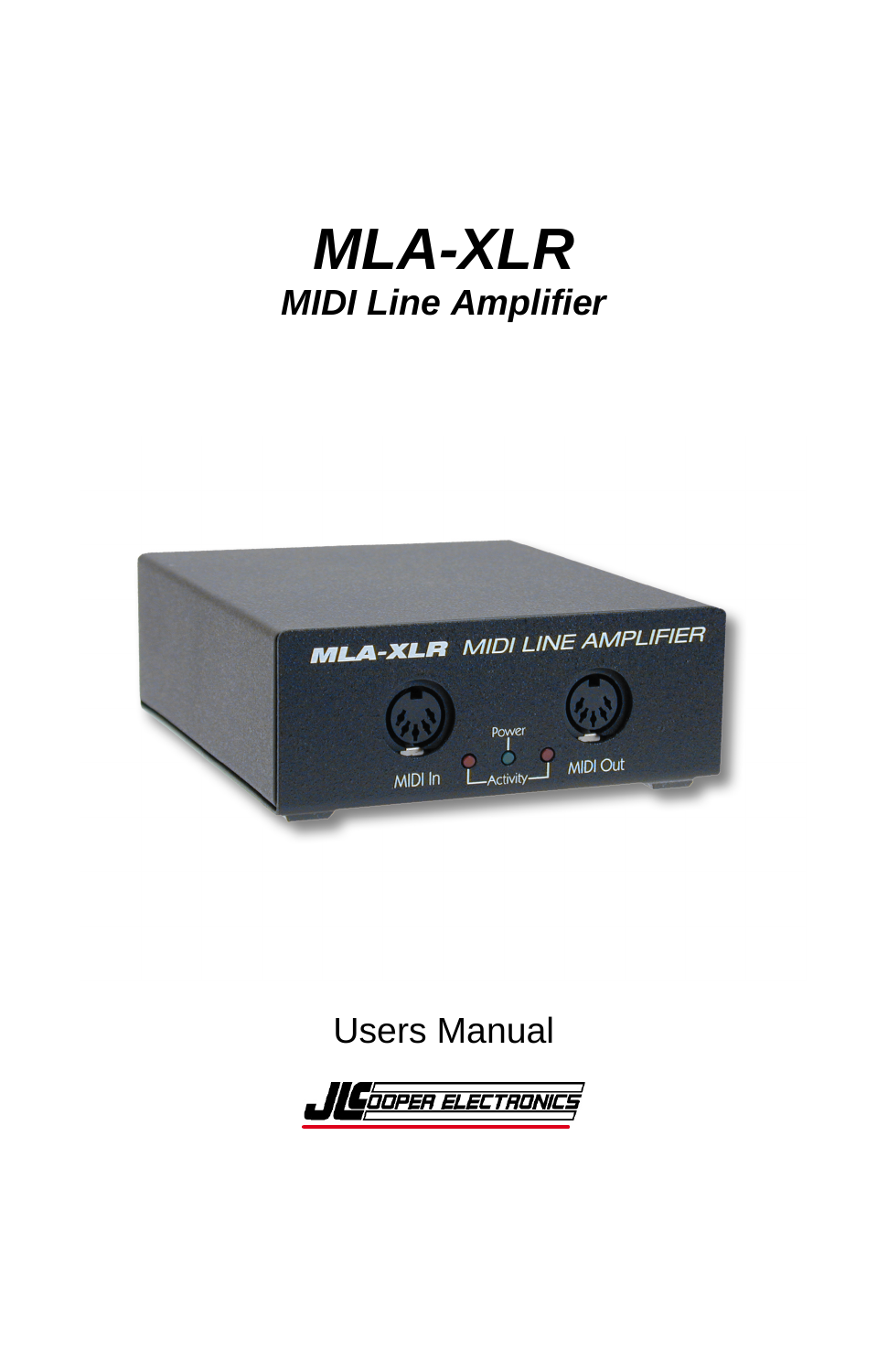*MLA-XLR, MLA-1 and MLA-10 are trademarks of JLCooper Electronics. All other brand names are the property of their respective owners.*

*MLA-XLR User's Manual, First Edition Part Number 932090 2002 JLCooper Electronics, 142 Arena Street, El Segundo, CA 90245 USA*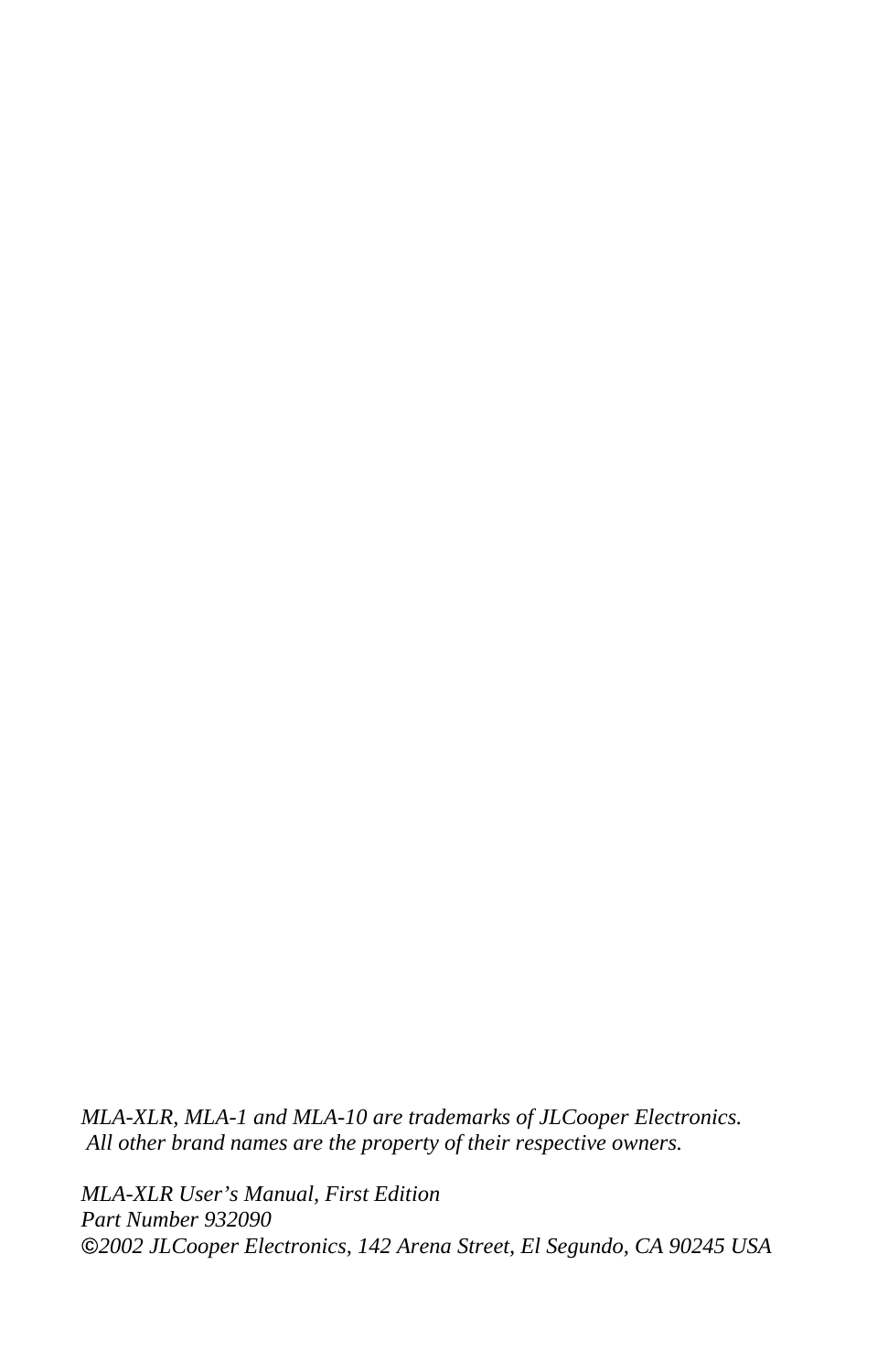## **Table of Contents**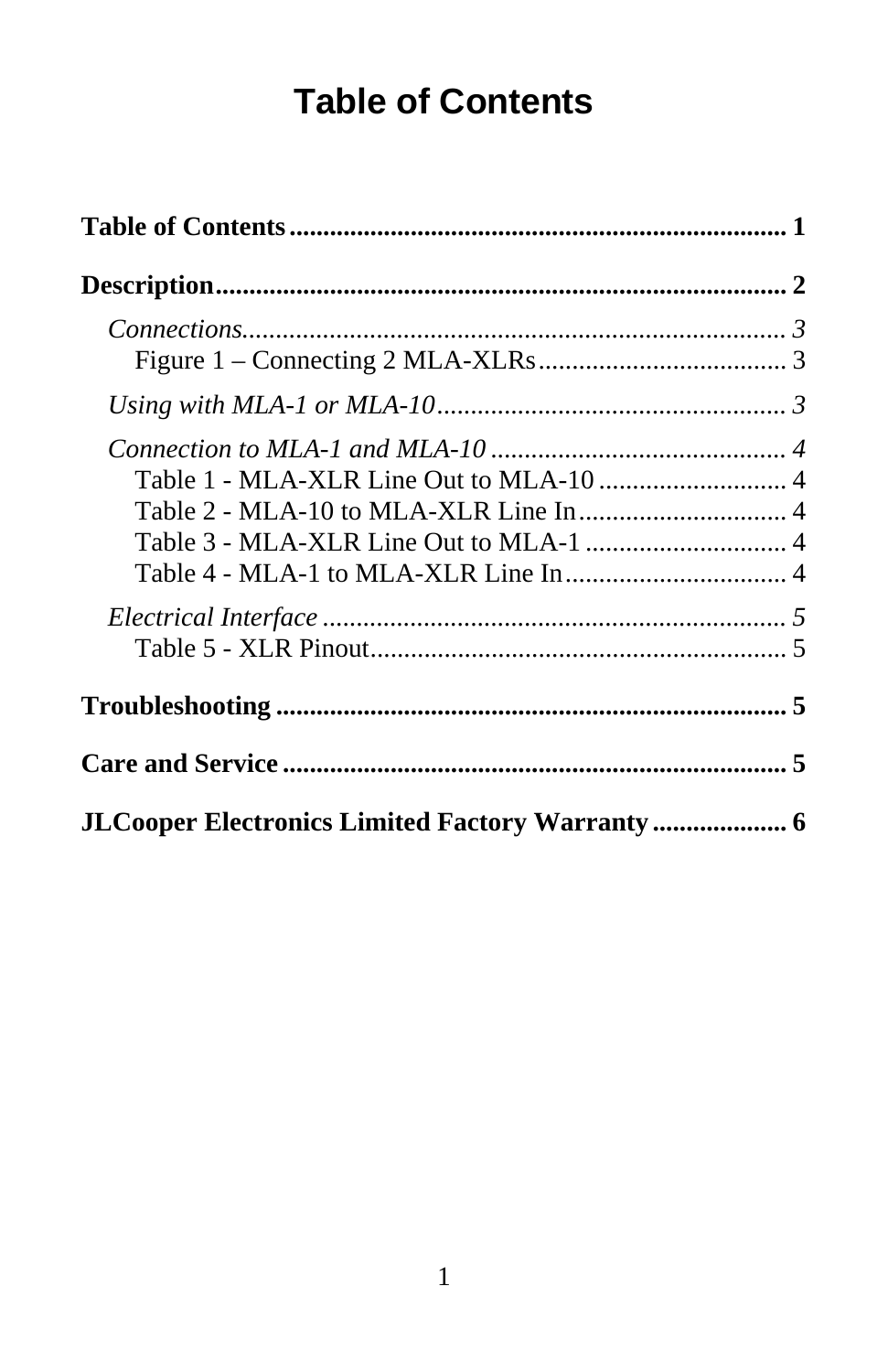### **Description**

The MLA-XLR is designed to act as a single channel, bidirectional, long distance amplifier or driver for MIDI signals.

While the normal MIDI protocol specifies a maximum cable distance of about 50 feet, this is sometimes not sufficient for some installations. The reason for this restriction is based on simple physics. MIDI uses a simple electrical interface known as a current loop. This lends itself to immunity from noise and ground loops while allowing for cost effective implementation.

Although successful installations of 100 feet or more have been made, this is usually the exception rather that the rule. Additionally, this requires high quality, shielded, low capacitance cable. Much more than 100 feet of MIDI transmission requires some buffering or amplification.

The MLA-XLR takes a MIDI input and converts it to a balanced, differential signal using the RS-422 specification. At the other end, another MLA-XLR detects the signal using a sensitive receiver that has a high degree of noise immunity. Connecting the two MLA-XLRs are two standard, shielded, twisted pair microphone cables.

The combination of a low impedance, differential driver coupled with a sensitive differential receiver signal lends itself to long distance, error free installations required in professional applications. It is now possible to send your MIDI signal through 1000 feet of cable or more. Using lower gauge, high quality, low capacitance, shielded, twisted pair cables, it is possible to reach distances of 4000 feet!

Since the MIDI signal is converted into a non-MIDI signal, an installation requires a MIDI Line Amplifier at each side. The MLA-XLR is compatible with the JLCooper MLA-1 and MLA10.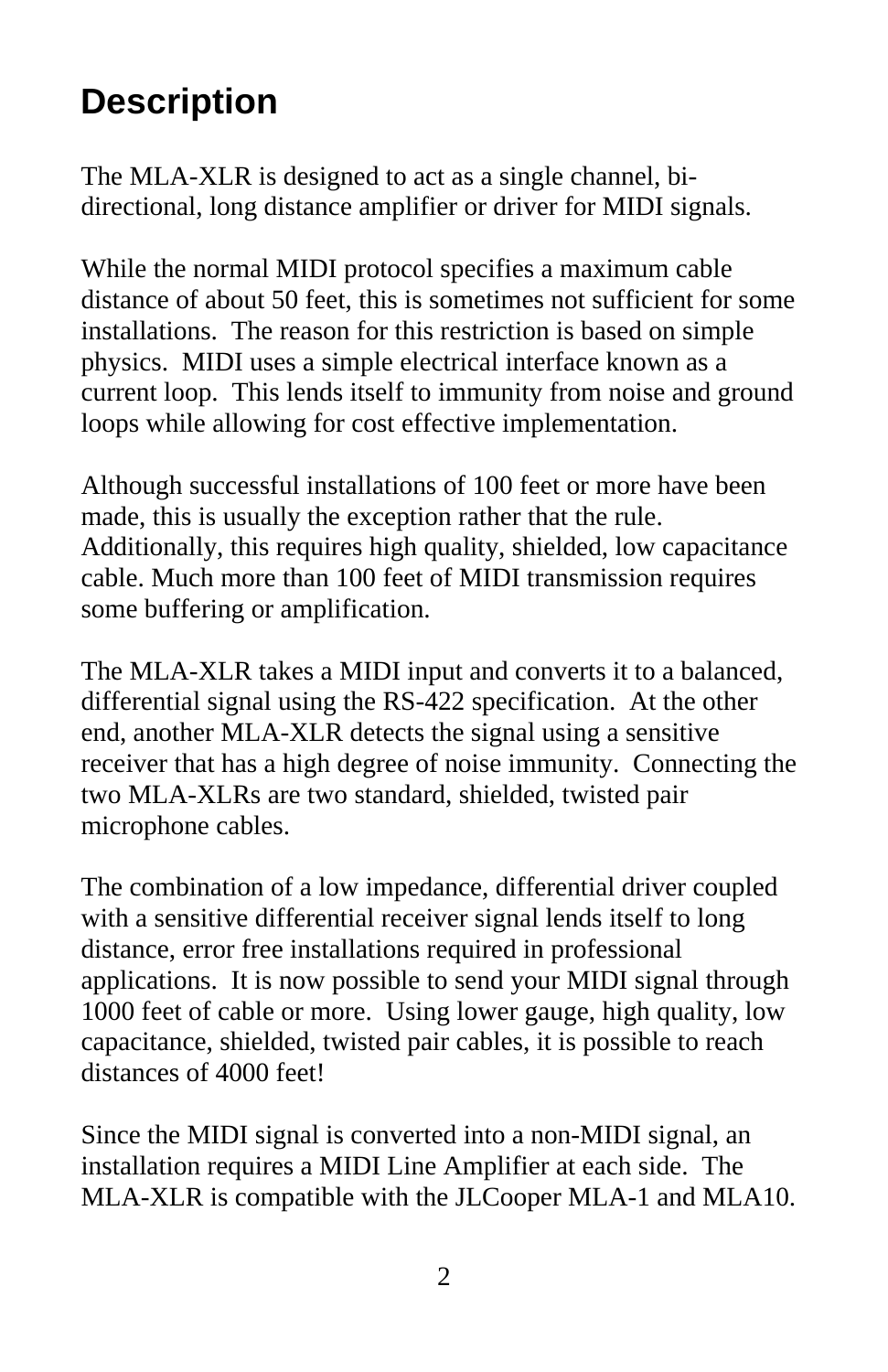## **Setting up the MLA-XLR**

### *Connections*

The MLA-XLR is refreshingly simple to use. There are no settings to configure. Just plug in the power supply and connect two MLA-XLRs together with a pair of standard mic cables. Then, connect your MIDI gear as you would normally. Do not use ground lifters, signal splitters or audio transformers on the XLR cables between the MLA-XLRs.



**Figure 1 – Connecting 2 MLA-XLRs**

### *Using with MLA-1 or MLA-10*

The MLA-XLR can be used with the MLA-1 and MLA-10 with some custom wiring. See the following page for details.

As with the MLA-1 and MLA10, the MLA-XLR can drive multiple MLA-XLRs, MLA-1s and MLA-10s. However, the usable distance will decrease with each additional receiver.

#### *Note: As with any amplifier, do not connect multiple outputs together. This can damage your MLA-XLR, MLA-1 or MLA-10.*

The MLA-XLR cannot supply power or derive its power from an MLA-1 or MLA-10.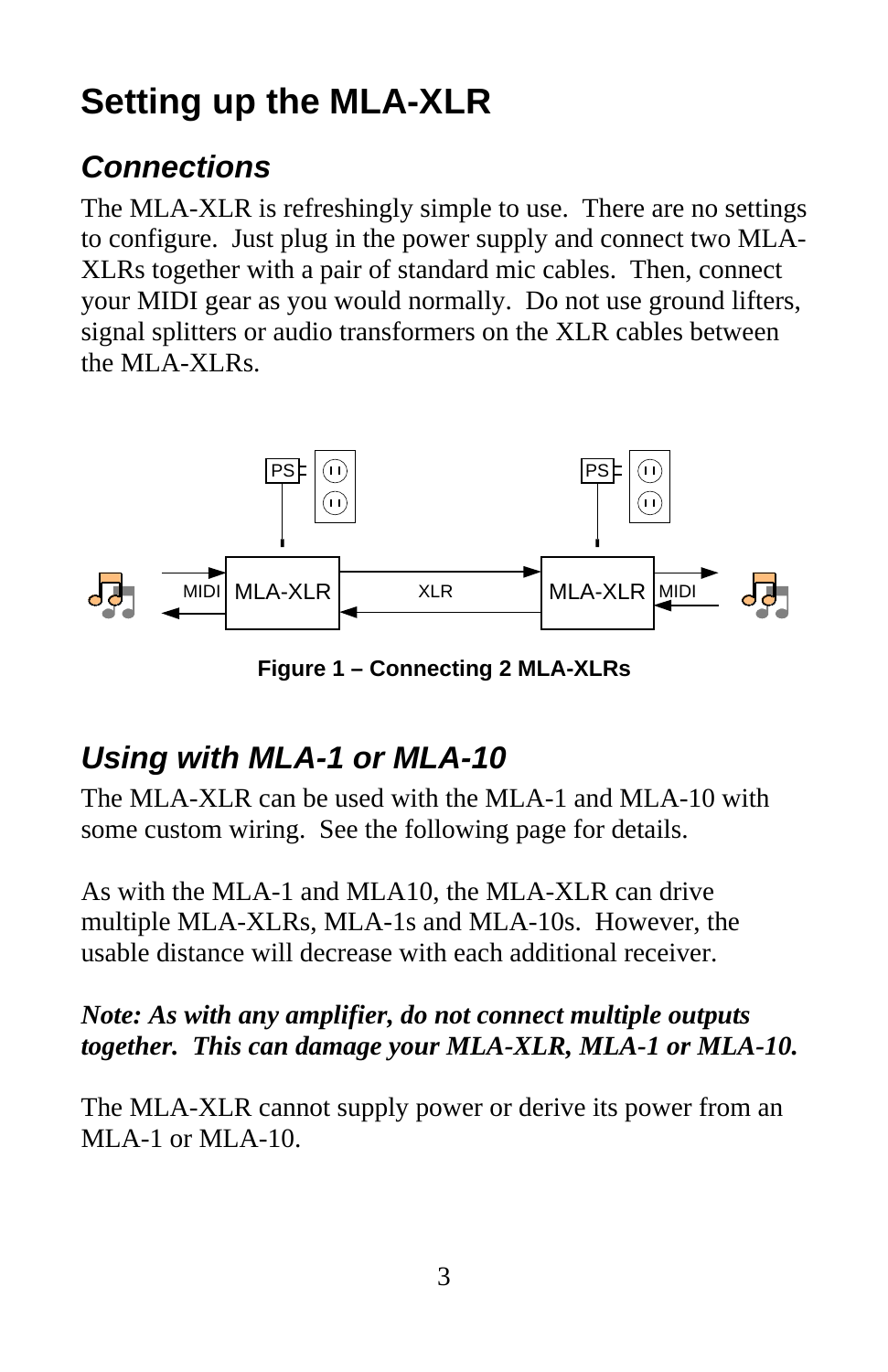### *Connection to MLA-1 and MLA-10*

| MLA-XLR  | $MLA-10$ | $MLA-10$ | $MLA-10$ | $MLA-10$ |
|----------|----------|----------|----------|----------|
| Line Out | Port 1   | Port 2   | Port 3   | Port 4   |
|          | ∗        |          | $\ast$   | $\ast$   |
|          |          |          |          |          |
|          |          |          |          |          |

**Table 1 - MLA-XLR Line Out to MLA-10**

| <b>MLA-XLR</b> | $MLA-10$ | $MLA-10$ | $MLA-10$ | $MLA-10$ |
|----------------|----------|----------|----------|----------|
| Line In        | Port 1   | Port 2   | Port 3   | Port 4   |
|                | $\ast$   | ∗        | ж        | ж.       |
|                |          |          |          |          |
|                |          |          |          |          |

**Table 2 - MLA-10 to MLA-XLR Line In**

| <b>MLA-XLR</b> | $MLA-1$ | $MLA-1$ | $MLA-1$ | $MLA-1$ |
|----------------|---------|---------|---------|---------|
| Line Out       | Port 1  | Port 2  | Port 3  | Port 4  |
|                | ∗       | ∗       | ∗       |         |
|                |         |         |         |         |
|                |         |         |         |         |

**Table 3 - MLA-XLR Line Out to MLA-1**

| MLA-XLR | $MLA-1$ | $MI.A-1$ | $MLA-1$ | $MLA-1$ |
|---------|---------|----------|---------|---------|
| Line In | Port 1  | Port 2   | Port 3  | Port 4  |
|         | *       |          |         |         |
|         |         |          |         |         |
|         |         |          |         |         |

**Table 4 - MLA-1 to MLA-XLR Line In**

\* Pin 17, 18, 19 or 20 can be used to terminate the shield.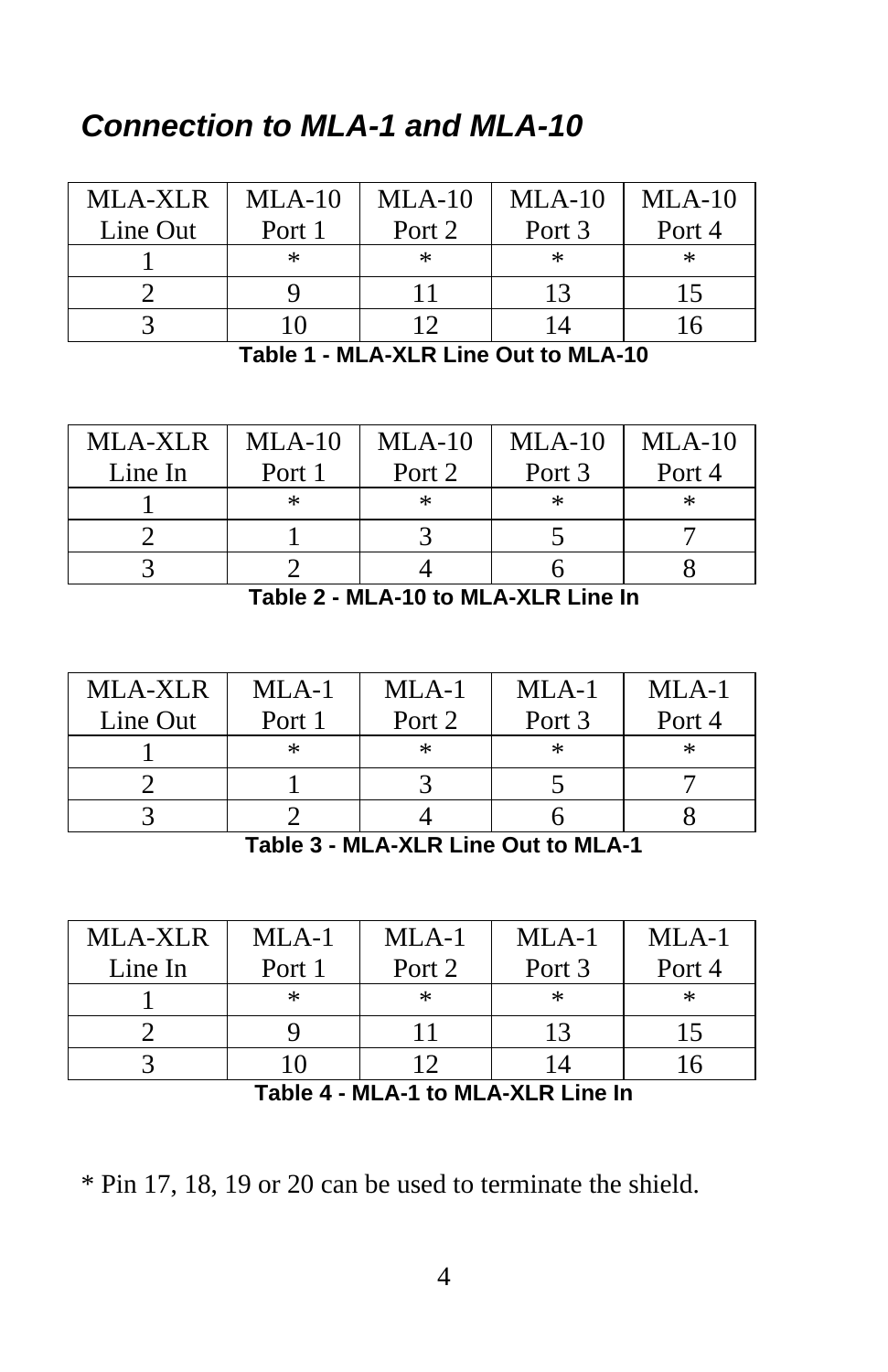## **Technical Reference**

### *Electrical Interface*

The MLA-XLR uses the EIA RS-422A electrical interface over an XLR connector.

|                             | Shield     |
|-----------------------------|------------|
|                             | MIDI Data- |
|                             | MIDI Data+ |
| <b>Table 5 - XLR Pinout</b> |            |

The XLR input has an internal 100 termination. This is done to reduce errors caused by reflections in the cable.

## **Troubleshooting**

If for some reason the MLA-XLR does not give you the expected results, take a moment to do some investigating. The most important concept is that you have your MLA-XLR connected properly as outlined in *Setting up the MLA-XLR*. Take a moment to double check this setup.

The MLA-XLR has three LEDs to aid you in troubleshooting your setup. There is one green LED that indicates the presence of power. Two red LEDs indicate the presence of MIDI activity.

## **Care and Service**

If properly cared for, your MLA-XLR should provide years of troublefree performance. While the MLA-XLR is built in a rugged steel enclosure, please avoid dropping the MLA-XLR.

Clean with a soft, damp cloth. Do not allow liquids to get inside the unit.

There are no user-serviceable parts in the MLA-XLR. Please refer to the JLCooper Electronics Limited Factory Warranty for detailed warranty and service information.